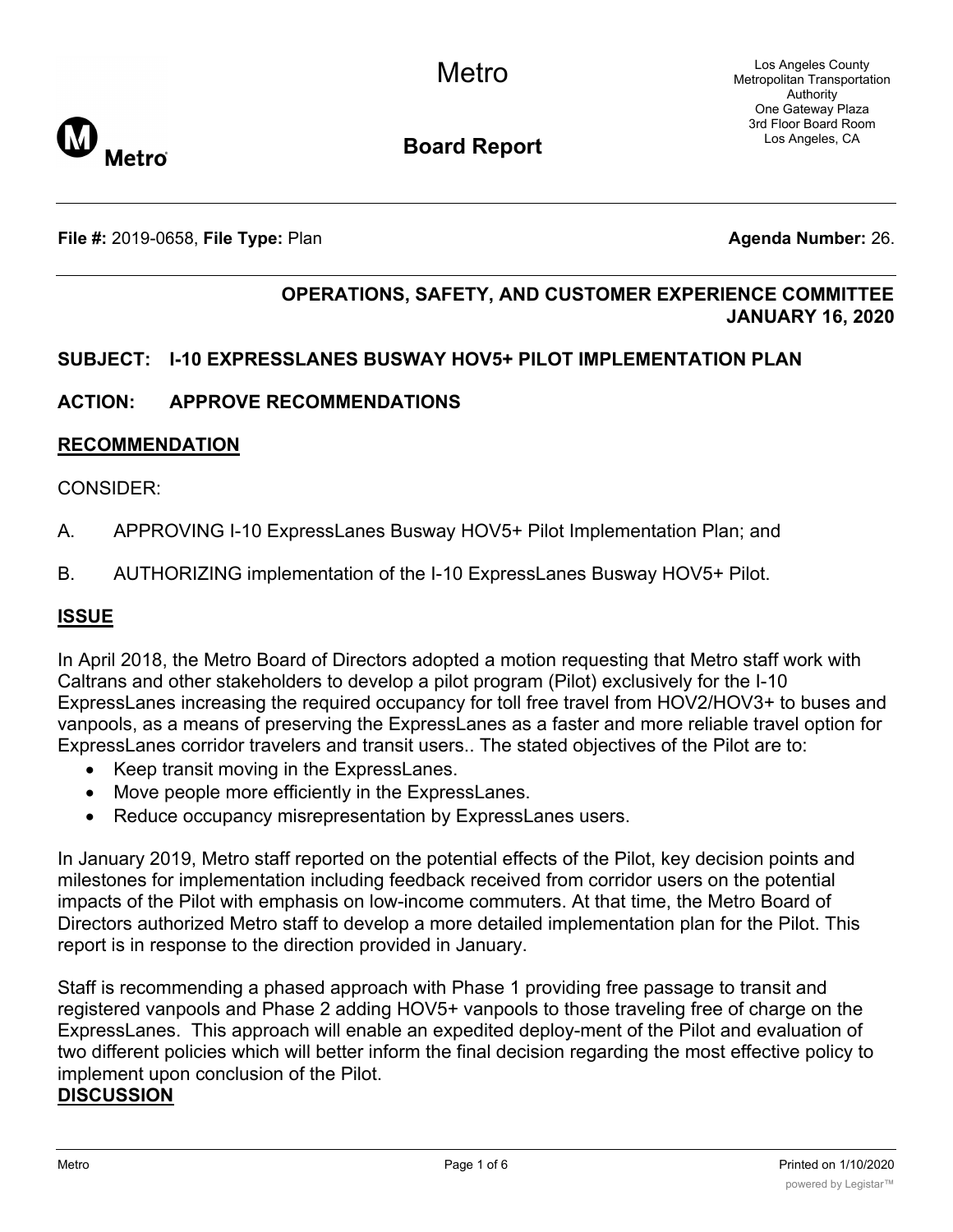The I-10 ExpressLanes Busway HOV5+ Pilot Implementation Plan describes all major activities required to successfully deploy the Pilot. It has been informed by an extensive literature review of best practices, consultation with industry experts, and original research including 15 peer/partner agency interviews, 2,400 stakeholder surveys, nine focus groups, and detailed data analysis. The Implementation Plan discusses the following major activities associated with the pilot development and implementation:

- · Phased Approach to Implementation
- · Public education and marketing campaign efforts
- · Mitigation strategies and incentives
- · Roadside signage considerations
- · Development of a robust solution for occupancy declaration and verification
- · Before-and-after data collection and evaluation
- · Concurrence from Caltrans and FHWA

The Implementation Plan concludes with a review of expected costs for implementation, a discussion of recommended deployment schedule for Phases 1 and 2, and a description of known risks and potential associated protections against them. Summaries of each category of activities in the Implementation Plan are provided in the following sections, with additional detail available in the full plan document (see Attachment A).

# **Public education and marketing campaign efforts**

The Implementation Plan includes a multi-faceted public education and marketing plan covering all impacted audiences, with a focus on historically underserved and low-income populations. Outreach for the Pilot will begin three to six months in advance of the anticipated go-live date for each phase and will include:

- · Community events and meetings with community groups and civic leaders.
- · Presentations to partner agencies and key stakeholder groups.
- · Targeted outreach to existing customers by e-mail and postal mail.
- · Broader public outreach to corridor users and other stakeholders (e.g., vanpools, employers, commuters) using a range of media including radio, digital display boards, social media, newspapers, and Metro channels (e.g., onboard vehicle advertising, 511, Metro web site development and updating).

# **Mitigation Strategies and Incentives**

Several complementary support strategies and programs are included in the Implementation Plan to promote a smooth and successful pilot deployment. These include mitigation strategies to address the potential impacts of the Pilot to existing HOV2-HOV4 corridor users that could lose toll-free access to the I-10 ExpressLanes, and incentive strategies to further encourage and facilitate shifts to more efficient travel modes including transit and vanpools. All strategies were selected based on a detailed screening across several metrics including alignment with Pilot objectives and goals, feasibility of deployment within the Pilot timeframe, and ability to address the specific program impacts and mode shift barriers identified by current users of the corridor through surveys and focus groups. The mitigation strategies and incentives that will be deployed on the I-10 ExpressLanes corridor as part of the Pilot are:

· Providing a two-month grace period for HOV2 and HOV3+ customers at the start of the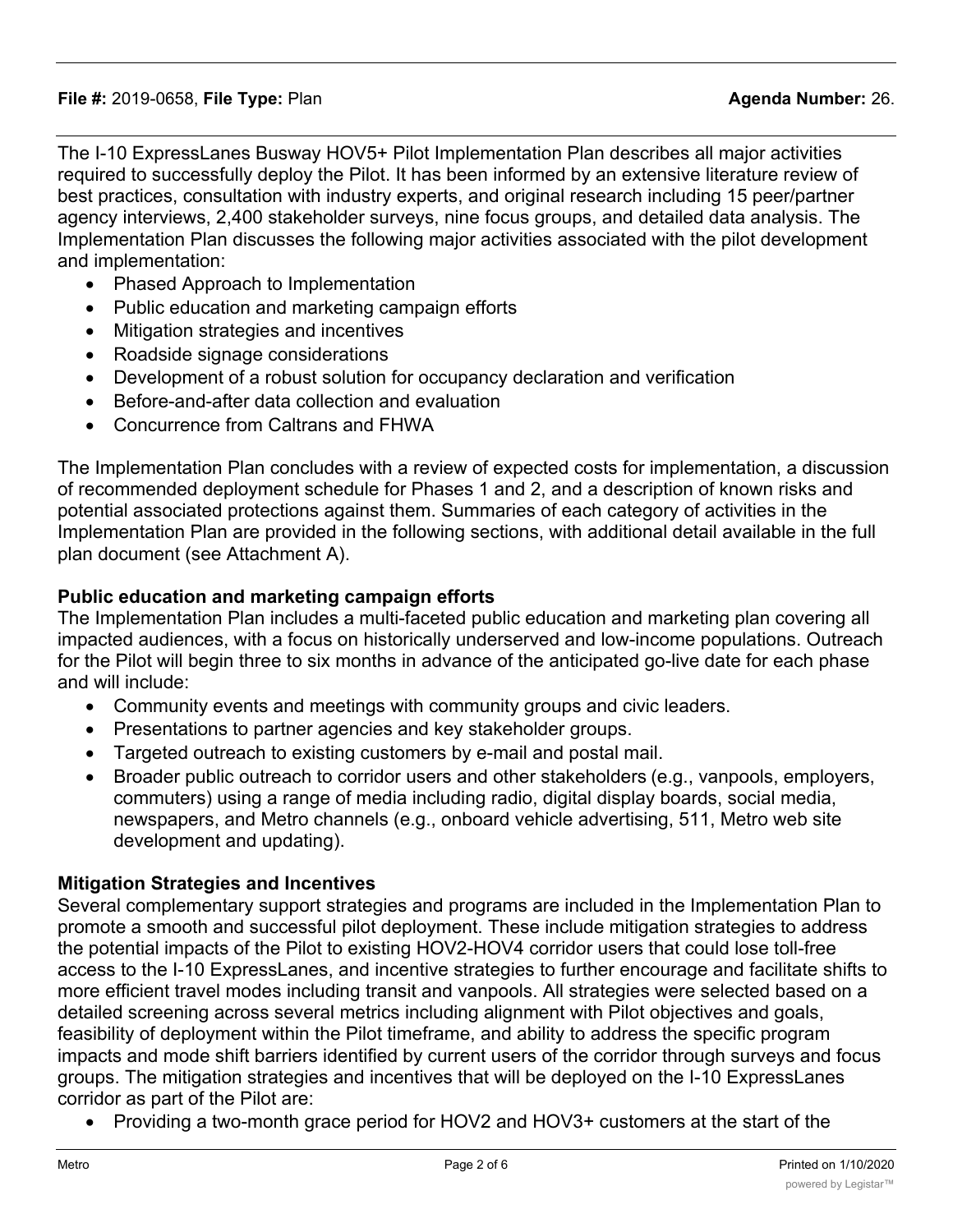deployment period in which they continue to receive toll-free travel.

- Continuing existing Carpool Loyalty program for HOV2 and HOV3+ customers.
- Continuing investment in transit services.
- · Expanding the existing Transit Rewards program to increase the frequency of rewards for transit users on the I-10 corridor.
- · Expanding the Carpool Loyalty program, as part of Phase 2,to include dedicated rewards for a new class of HOV5+ customers beyond those offered to HOV2/HOV3+ classes.
- · Promoting the existing Universal College Student Transit Pass (U-Pass) program for access to reduced transit fares for students using the corridor.

# **Roadside Signage Considerations**

Aspects of the Pilot that affect roadside signage on I-10 include the toll-free travel for buses and registered vanpools (Phase 1) and the new definition of HOVs and the new declaration method (Phase 2). To address the new definition of HOVs, the existing signage that defines the occupancy requirements by time of day is anticipated to be replaced with new signage indicating, "Buses and registered Vanpools No Toll" (Phase 1), and "HOV5+ & registered Vanpools must register for No Toll" (Phase 2). Additionally, for Phase 2, a supplemental sign stipulating "HOV5+ is 5 or more persons per vehicle" will be placed along the corridor intermittently. To address toll-free travel during Phase 1 and Phase 2, the existing optional/discretionary signage that reminds drivers that "All HOV must have FasTrak" would be replaced with new signage reading, "Vanpools call 511 for tolling info," or "HOV 5+ call 511 for discount info" respectively. Upon calling 511, and depending on the current phase of Pilot operation, drivers would be informed about how to travel toll free on the I-10 ExpressLanes and/or about the new Pilot Mobile App and how to use it to receive toll-free trips when traveling with 5 or more occupants. The pricing signs along the corridor would also be updated to remove the line, "HOV2+ \$0 w/Flex" or "HOV3+ \$0 w/Flex." The final signs to be deployed require concurrence from Caltrans and FHWA.

# **Development of a Robust Solution for Occupancy Declaration and Verification**

A core component of the Pilot is the development and deployment of a robust method for declaring and verifying vehicle occupancies for toll-free trips (i.e., the Pilot Mobile App). For this purpose, Metro will procure the services of a mobile app developer to provide a reliable, fast, and easy-to-use smartphone-based automated vehicle occupancy declaration and verification solution, subject to accuracy requirements. A secondary alternative mobile phone method for declaration and verification will also be available for customers that do not have smartphones or for instances where the primary system is unavailable. At no time would vehicle occupants be required to interact with the Pilot Mobile App while driving. Because of the pioneering nature of this app-based approach to vehicle occupancy verification, there is a degree of schedule uncertainty and potential liability exposure associated with this aspect of the Pilot. The contract will include provisions to protect against, but not fully eliminate, these risks.

# **Before-and-After Data Collection and Evaluation**

The primary performance metrics used in the evaluation of the I-10 HOV5+ Pilot were selected based on their alignment with the Pilot's stated objectives from the original April 2018 Board Motion. In collaboration with FHWA, and Caltrans, the following performance criteria were selected for post-Pilot evaluation:

· Travel time and travel time reliability (ExpressLanes and general-purpose lanes)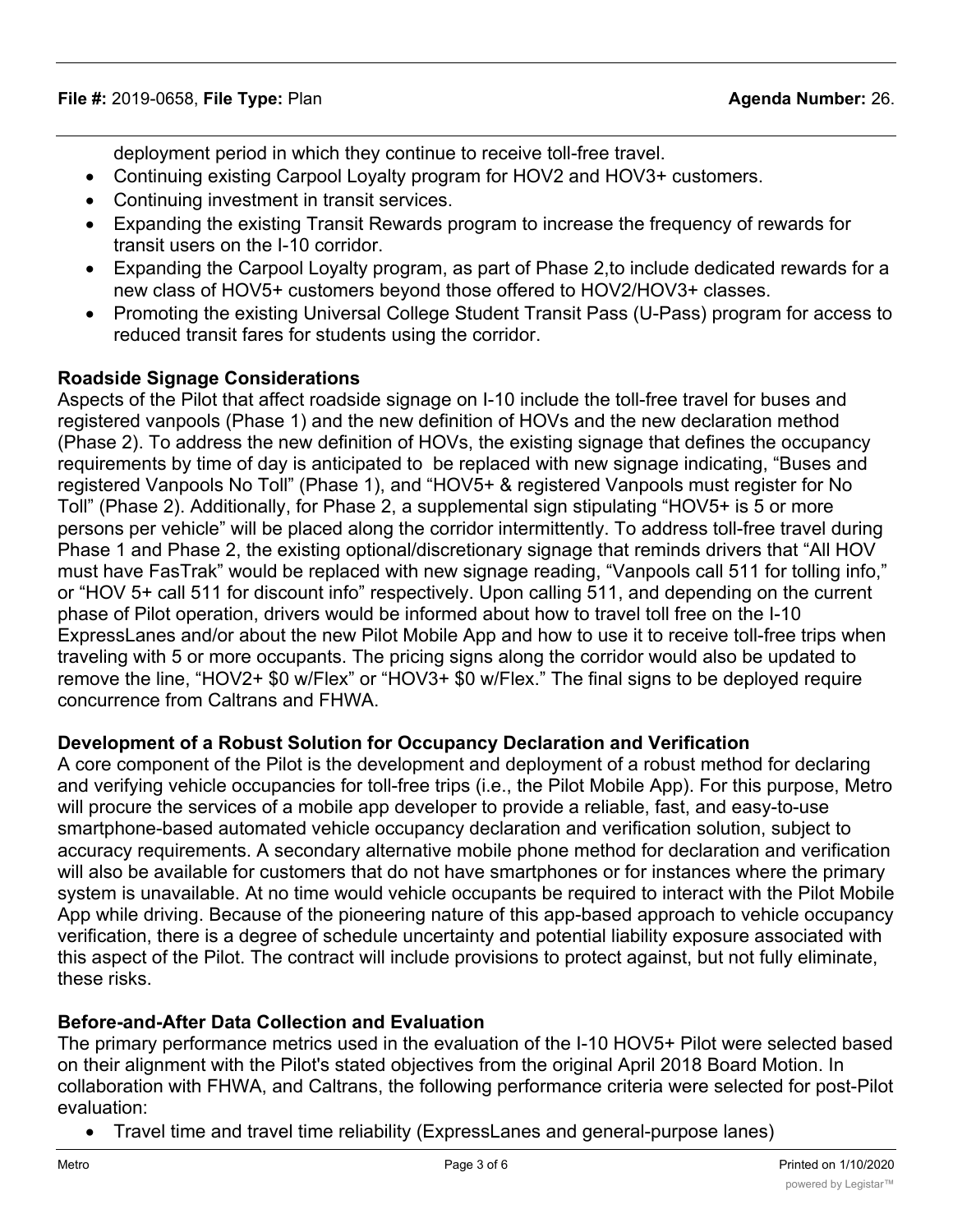- · Maintenance of 45 mph speeds on the ExpressLanes/reduction in HOV only mode.
- · Transit ridership
- Transit running time
- · Person throughput (ExpressLanes and general-purpose lanes)

# **Concurrence from Caltrans and FHWA**

Concurrence from Caltrans and FHWA is required to revise the definition of HOVs on this corridor as part of the Pilot. Caltrans District 7 formally indicated its support in a letter dated September 12, 2018. On November 8, 2018, the FHWA California Division responded with a similar letter of support. Metro staff has been coordinating with representatives from both agencies throughout the development of the Implementation Plan to ensure that it remains consistent with their expectations. Both agencies are reviewing the final draft of the Implementation Plan at this time, and their concurrence is anticipated after the final review cycle.

# **Cost Estimate**

The cost estimate for all activities associated with performing the pilot implementation plan is \$7.7 million. The major cost components are estimated as follows:

- Public education and marketing campaign: \$1.9 million
- · Mitigation strategies and incentives: \$2.5 million
- · Operational Elements (i.e. design, signage, CSC/BOS, mobile app) and integration: \$2.1 million
- · Before-and-after data collection and Management: \$1.2 million

# **Schedule**

 Staff recommends two phases for the I-10 Pilot, with each phase containing a 12-month full deployment period, a two-month initial grace period, and a five-month post-deployment evaluation period. Additional detail about the activities preceding, within, and following the two phases are provided in the sections below. The decision to implement Phase 2 will be dependent on the performance evaluation data from Phase 1, as well as the readiness of the declaration and verification mobile app. Any delay in availability of the mobile app will delay the start of Phase 2.

Phase 1 of the Pilot is scheduled to begin October 2020 and continue for 23 months through August 2022 and is inclusive of the following:

- · Two-month "grace period" which gives commuters time to acclimate to the new occupancy requirements for toll-free travel, including formation of vanpools or switching to transit,
- · Twelve months of full Pilot operations,
- · Five months to evaluate Phase 1 results, which will inform the decision to move forward to Phase 2 and secure Board concurrence; and
- · Four months for outreach and any other necessary preparations prior to the beginning of Phase 2 operations.

During the evaluation, Metro staff will review the effectiveness of the Pilot and, based on the before and after analysis and other criteria, make a recommendation to the Metro Board. Metro anticipates a Board decision by May 2022. The Board decision could range from rolling back to pre-Pilot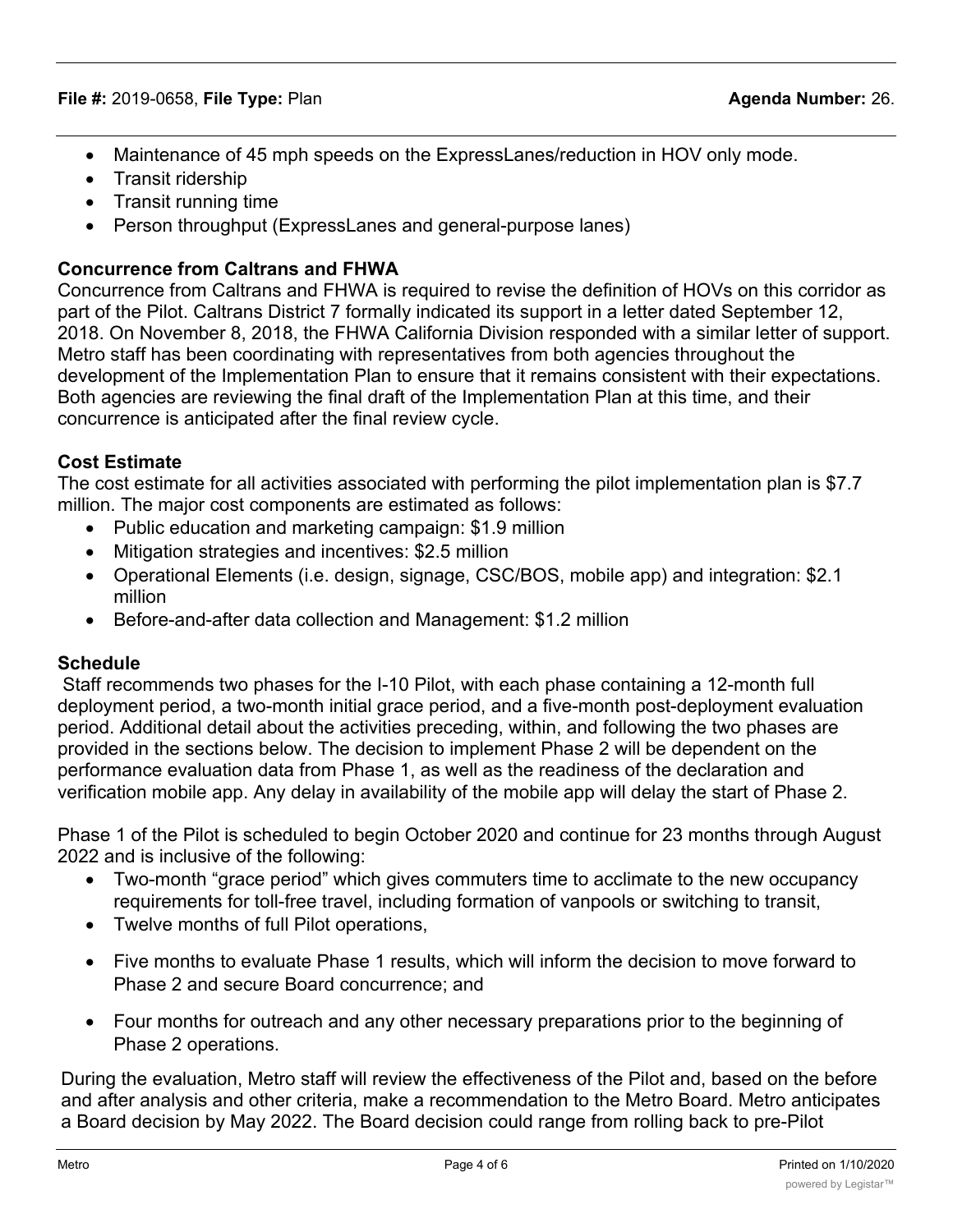implementation operation, transitioning Phase 1 to permanent operation, transitioning Phase 1 to Phase 2 operations, or some other operating scenario. Following the Board decision, Metro staff will prepare the appropriate action plan and timetable for remaining Pilot activities.

Should the Board direct staff to move forward with Phase 2 of the Pilot, Phase 2 implementation could begin by September 1, 2022 and continue for 19 months through March 2024. As this Pilot features components that are industry innovations that have not been attempted before, there is a degree of schedule uncertainty associated with achieving each of these four stages within the estimated timeframes above. The above schedule should be considered an approximate forecast only. The 19 months include:

- · Two-month "grace period" which gives commuters time to acclimate to the new occupancy requirements for toll-free travel,
- · Twelve months of full Pilot operations, and
- · Five months to evaluate Phase 2 and to compare the results from both phases which will culminate in a Metro Board decision regarding the status of Pilot operations moving forward.

It is anticipated that following the conclusion of Phase 2 operations (November 30, 2023), staff will review the effectiveness of the Pilot and, based on the before and after analysis and other criteria, make a recommendation to the Metro Board. Metro anticipates a Board decision by April 2024, which could range from 1) the continuance of Phase 2 operations (or some form thereof), 2) reversion back to Phase 1, or 3) roll back to pre-Pilot operations. Based on the analysis and staff recommendation, the Metro Board will decide how to move forward. If the Board decides to transition the Pilot to permanent operations, Metro staff will prepare and implement a Transition to Permanent (TPO) action plan. It is anticipated Phase 2 operations will continue during the evaluation and Metro Board decision periods.

# **IMPLEMENTATION OF STRATEGIC PLAN GOALS**

The FY18 I-10 ExpressLanes Pilot Program aligns with Strategic Goal 1: Provide high quality mobility options that enable people to spend less time traveling. ExpressLanes provides drivers with the option of a more reliable trip while improving the overall operational efficiency of the freeway network.

# **FINANCIAL IMPACT**

Funds in the amount of \$1.9 million to initiate implementation of the Pilot are available in the FY20 budget in cost center 2220. Because this is a multi-year program, the cost center manager and the Executive Officer, Congestion Reduction programs, will be responsible for budgeting for future years.

# **Impact to Budget**

The funding for this action will come from toll revenues generated from the Metro I-10 ExpressLanes operations. No other funds were considered for this activity.

# **ALTERNATIVES CONSIDERED**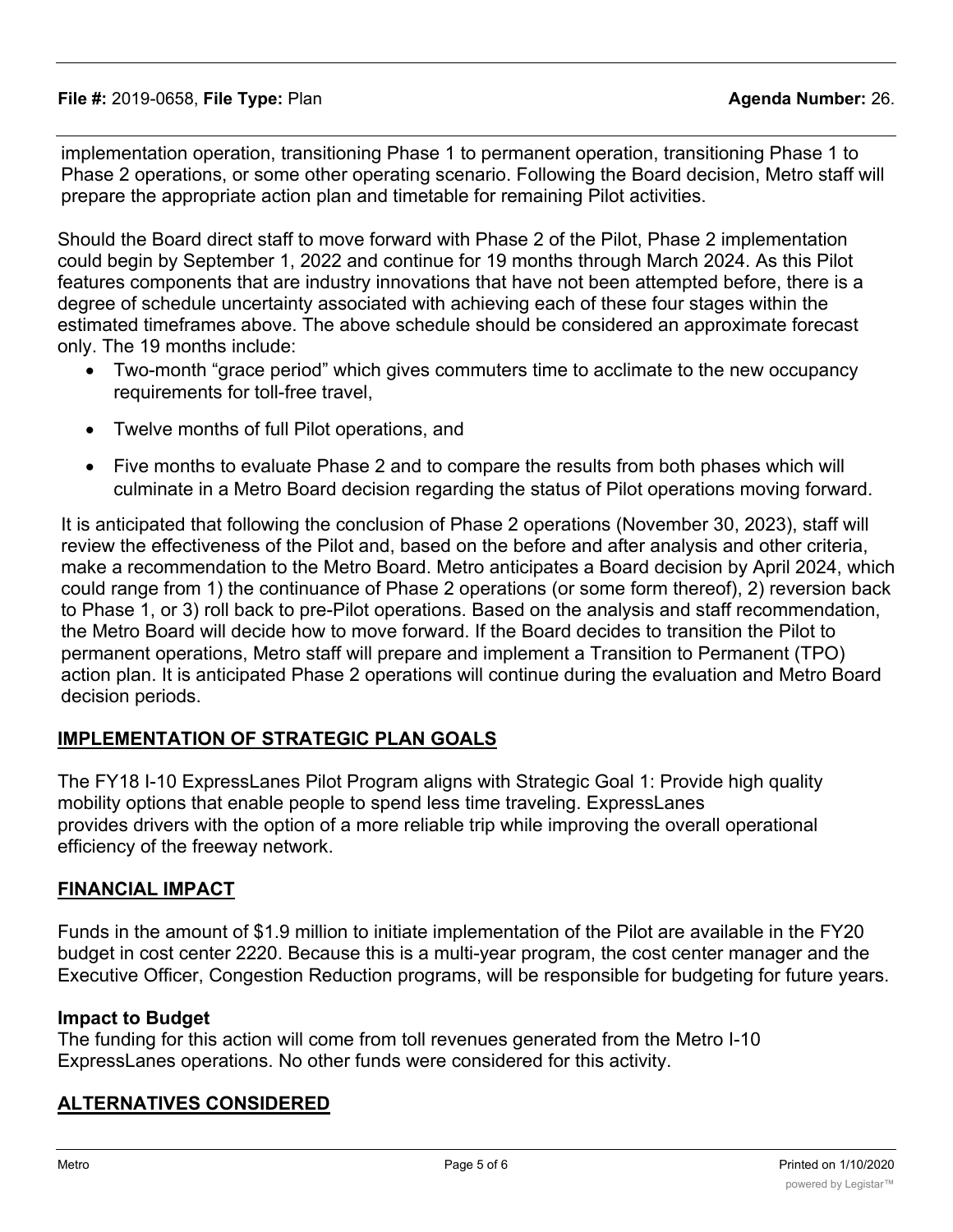The Board may elect not to implement the Pilot. This alternative is not recommended since, based on current analysis, the Pilot can increase overall person throughput, assure travel time reliability for transit vehicles, and address current enforcement challenges related to scofflaws, revenue leakage and HOV-only restrictions.

# **NEXT STEPS**

Upon Board approval, staff will perform all tasks and activities discussed in the Implementation in pursuit of the I-10 ExpressLanes Busway HOV5+ Pilot.

# **ATTACHMENTS**

- Attachment A: April 26, 2018 Board Motion 43
- Attachment B: Draft I-10 ExpressLanes/Busway Pilot Implementation Plan Executive Summary
- Attachment C: Draft I-10 ExpressLanes/Busway Pilot Implementation Plan
- Prepared by: Alice Tolar, Sr. Manager, Transportation Planning, Congestion Reduction, 213.418.3334 Robert Campbell, Manager, Transportation Planning, Congestion Reduction, 213.418.3170 Mark Linsenmayer, Deputy Executive Officer, Congestion Reduction, 213.922.5569

Reviewed by: Shahrzad Amiri, Executive Officer, Congestion Reduction, 213.922.3061

Phillip A. Washington Chief Executive Officer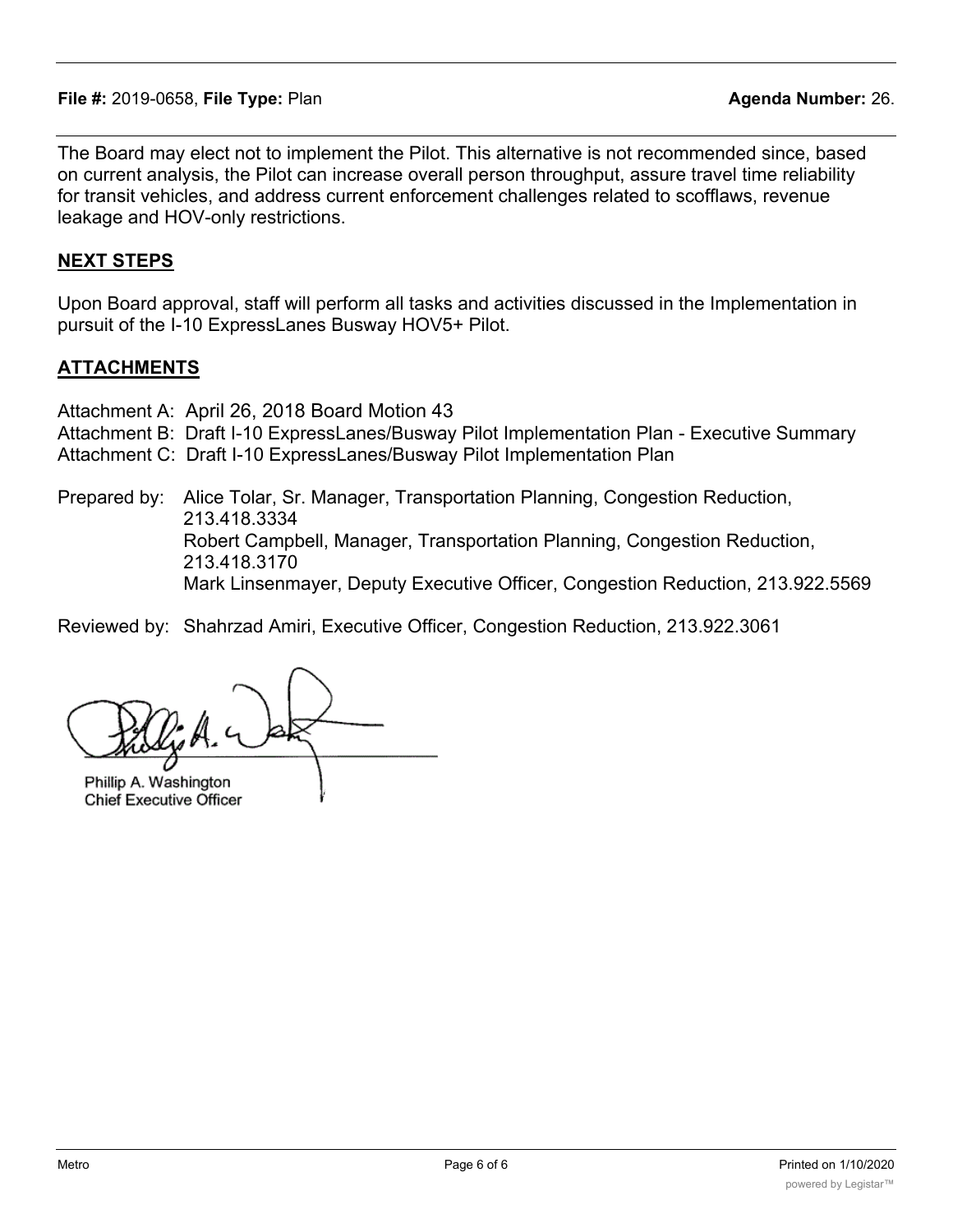Metro Los Angeles County Metropolitan Transportation One Gateway Plaza 3rd Floor Board Room<br>Los Angeles, CA

Metro

**Board Report** 

**File #:** 2018-0195, **File Type:** Motion / Motion Response **Agentia Rumber: 43. Agenda Number: 43.** 

**REGULAR BOARD MEETING APRIL 26, 2018**

Authority

**Motion by:**

**Director Fasana**

## **as amended by Solis**

# **I-10 ExpressLane/Busway Pilot**

The I-10 El Monte Busway opened in 1973 as an exclusive busway with stations at El Monte, California State University at Los Angeles, and Los Angeles County USC Medical Center. The El Monte Bus Station, rebuilt and reopened in 2012, is the busiest bus terminal west of Chicago.

Construction of the busway resulted in substantial increases in bus service along the corridor. According to a study by FHWA conducted in 2002, "Executive Report Effects of Changing HOV Lane Occupancy Requirements: El Monte Busway Case Study", from 1973 to 1976, the number of buses using the lane in the morning peak-hour, peak-direction of travel increased from 21 to 64, with a corresponding increase in passengers from 766 to 3,044. Daily bus ridership levels increased from 1,000 to 14,500 passengers during the same period.

Three-person carpools were allowed to use the Busway for three months in 1974 during a strike by bus operators. The Busway was opened to 3+ carpools in 1976. At the time of conversion to an ExpressLane in 2013, the Busway operated at HOV 3+ during peak hours and HOV 2+ off-peak.

The I-10 Busway / HOV lane is being extended by Caltrans and Metro to the Los Angeles County Line, with an extension to Baldwin Park already open. San Bernardino County is beginning construction this year on an I-10 ExpressLane that would meet up with the Metro / Caltrans lane at the County line and extend to I-15 in 2022, and Redlands in 2026.

The Express Lane allows low occupancy vehicles to use the lanes with payment of a fee, which varies dynamically with traffic levels. To remain consistent with prior HOV 2+ and 3+ requirements, Metro developed a switchable Fastrak transponder for carpools. As ExpressLane acceptance among customers has grown, the busway has grown more congested and has degraded bus service in the corridor. As demand and price have increased, transponders are being switched to HOV 2+ or 3+ to avoid tolls.

The switchable transponder requires CHP to manually observe vehicles to determine if the number of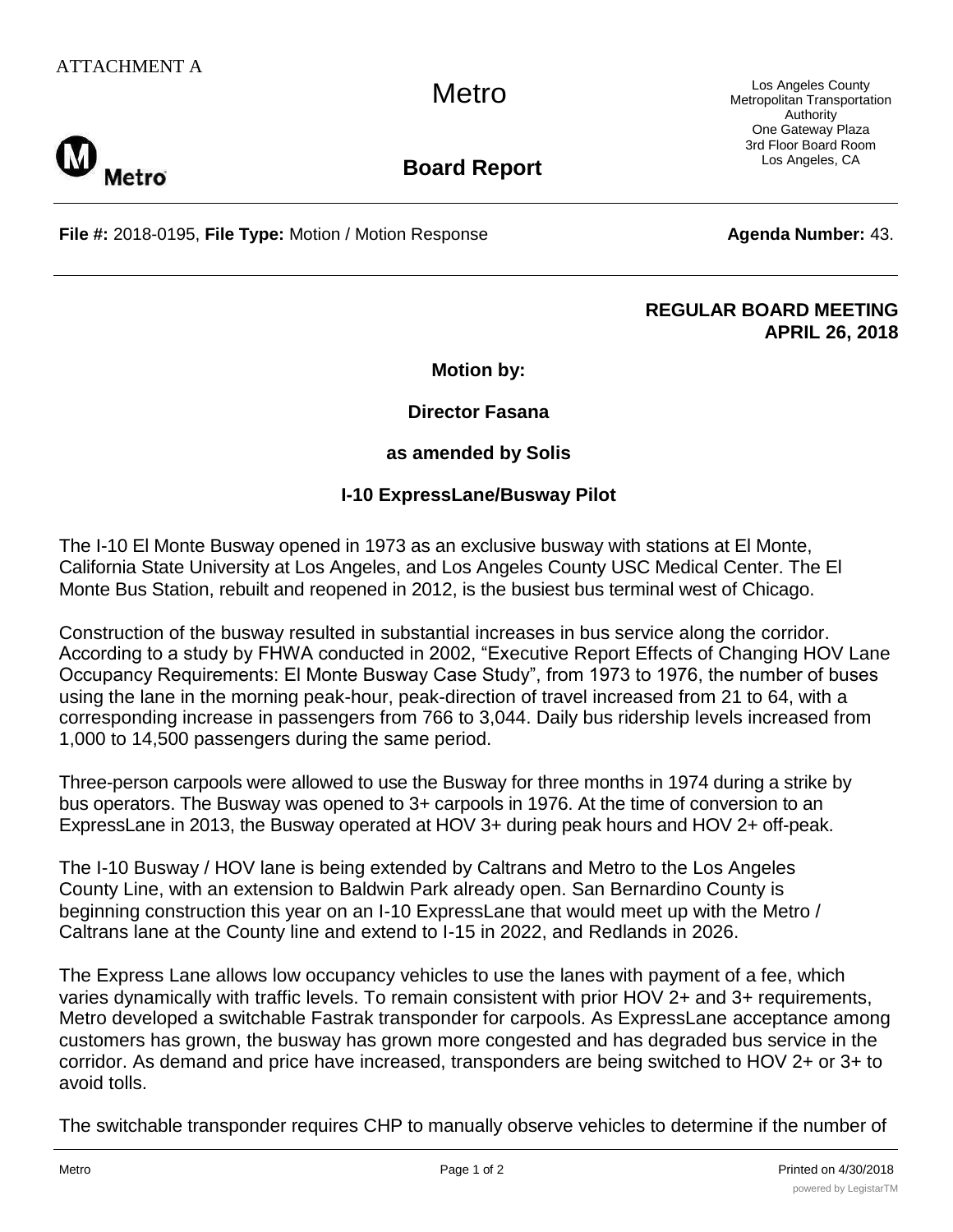# **File #:** 2018-0195, **File Type:** Motion / Motion Response **Agenda Number:** 43.

occupants is consistent with the setting on the transponder. Due to right of way constraints, enforcement of ExpressLane requirements is difficult on I-10, as limited room is available to pull-over and issue citations. CHP enforcement slows traffic in the ExpressLane.

Physical constraints within the right-of-way footprint also limit the ability to place thermal readers that may be able to detect vehicle occupants in the ExpressLane.

One alternative to CHP enforcement is to move to an automated approach where all cars are charged without regard to the number of occupants, through a "Pay-as-You-Use" model.

The Foothill Gold Line and Metrolink also provide east/west service through the San Gabriel Valley. The Gold Line, which will extend east to Montclair, currently is operating at capacity in some locations during peak hours according to the "Metro Rail Capacity Study" that is being presented to the System Safety, Security and Operations Committee in April 2018.

As Metro prepares to expand its ExpressLane network, piloting a new operating approach on I-10 will provide valuable insight on how best to maximize mobility on ExpressLanes.

Therefore, to keep buses moving and enable movement of more people efficiently within the I-10 ExpressLane,

# **SUBJECT: MOTION BY FASANA AS AMENDED BY SOLIS**

**I-10 EXPRESSLANE/BUSWAY PILOT** 

APPROVE Motion by Fasana that:

- A. Metro staff work with Caltrans and other stakeholders to develop, within existing federal and state guidelines, a pilot exclusively for the I-10 ExpressLane / Busway that would define carpools as registered vanpools with all other vehicles (other than passenger buses) subject to fees through a "Pay-as-You-Use" model. The Zero Emission Vehicles using the corridor would be eligible for discounts in effect at the time the pilot commences; and
- B. Report back to the Metro Board within 180 days on potential effects, key decision points and milestones necessary to implement this pilot including community outreach with feedback and surveys as well as service analysis on impacts and exemptions for low income commuters. The proposed pilot program to be consulted with SCAQMD in relation to Air Quality Management Plan and its impact to sticker program for Electric Vehicle.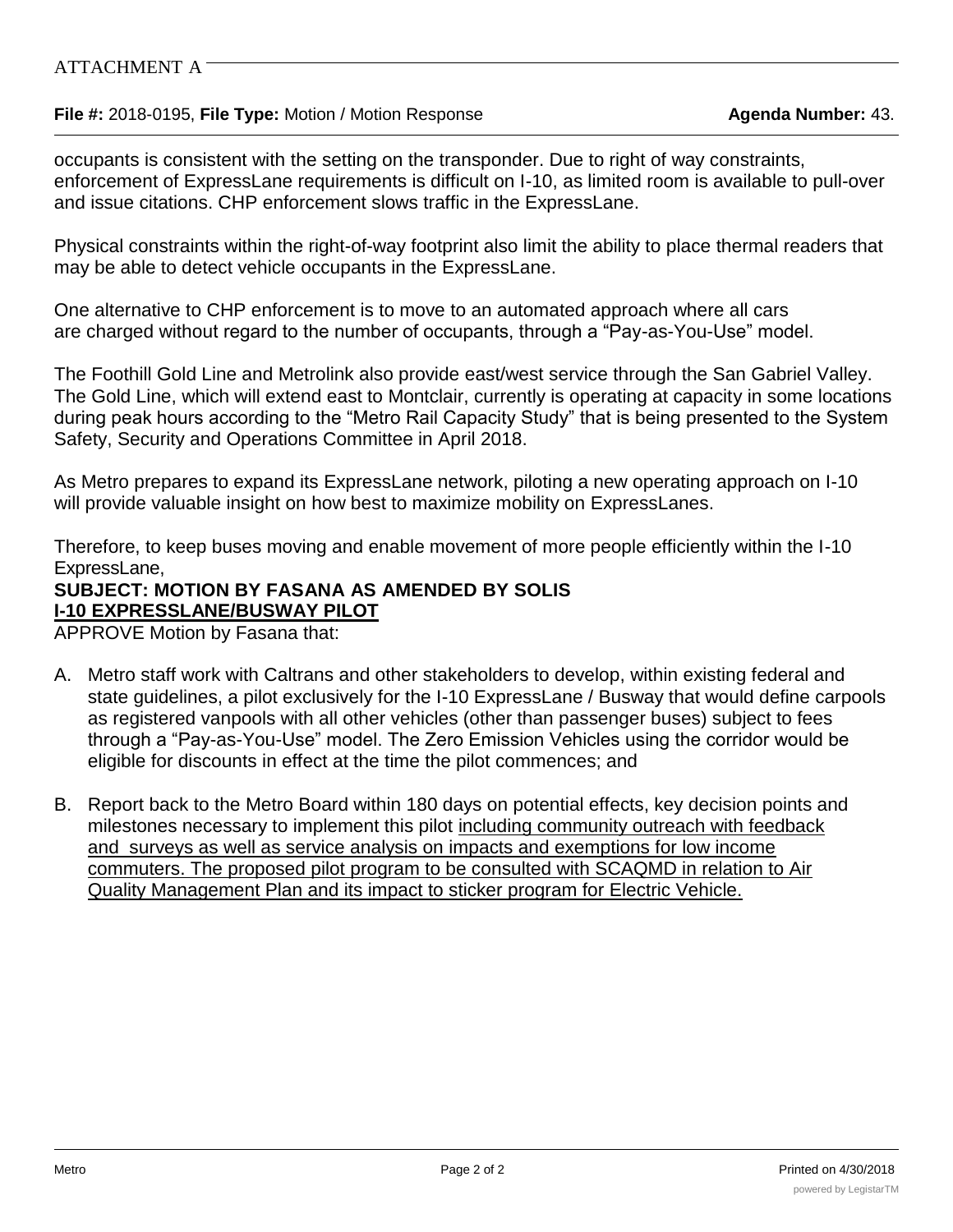**ATTCHMENT B**



# **I-10 ExpressLanes/Busway**

# **PILOT IMPLEMENTATION PLAN**

# **A DEGRADATION MITIGATION STRATEGY**



**December 2019**

*Prepared by:*

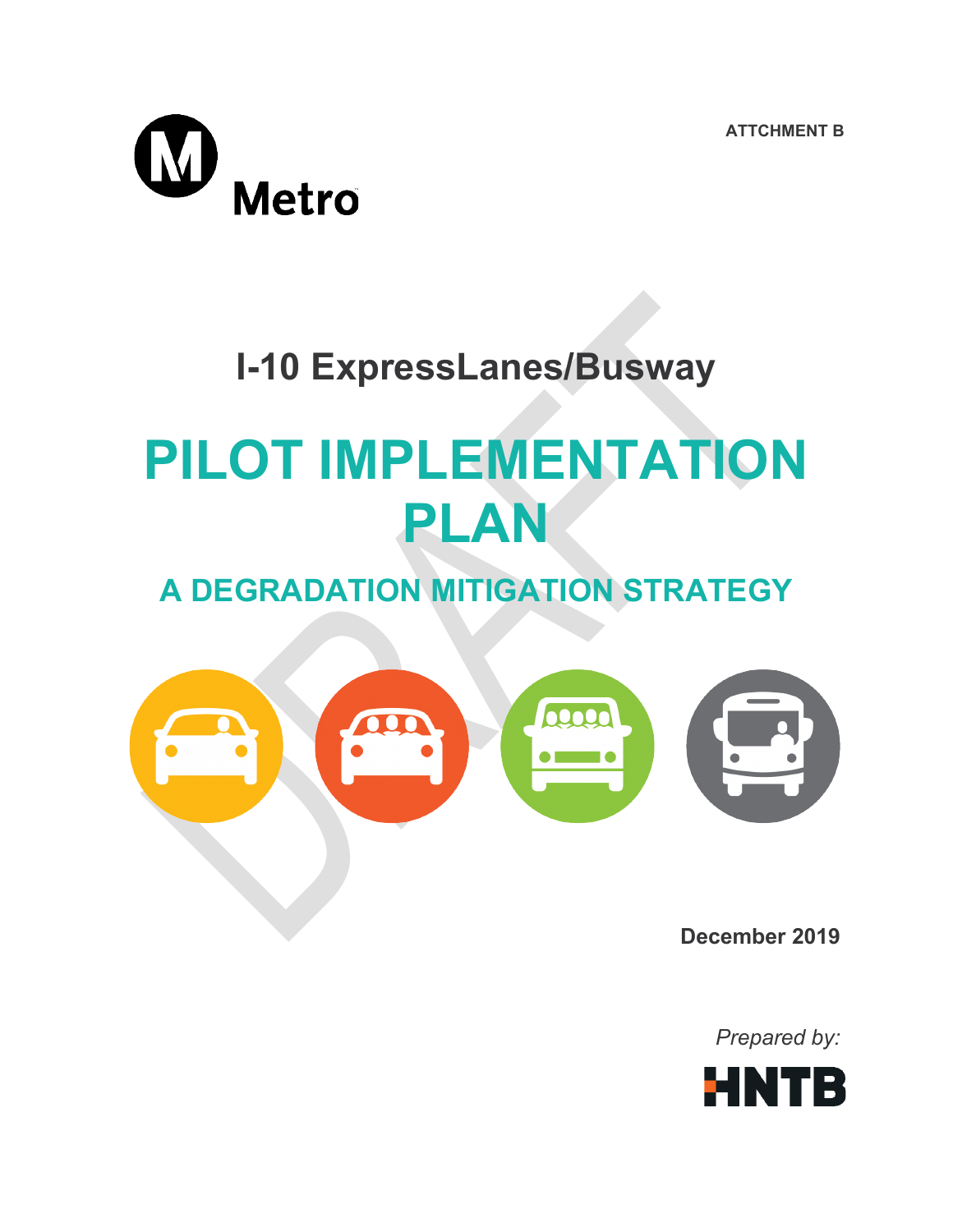

# **Executive Summary**

# **Introduction**

Due to factors such as increased demand, capacity constraints west of the I-710 freeway, operational challenges approaching the I-10/I-605 interchange, and occupancy misdeclaration, degradation on the I-10 ExpressLanes has been increasing. A High Occupancy Vehicle (HOV) lane or ExpressLane is considered degraded if average traffic speeds during the morning or evening weekday peak commute period fall below 45 miles per hour for more than 10 percent of the time over a consecutive 180-day period. Currently, the facility requires three or more persons for toll free travel during the AM and PM peak periods (HOV 3+) and two or more persons for toll free travel (HOV 2+) at all other times.

In response, the Los Angeles County Metropolitan Transportation Authority's (Metro) Board of Directors (Board) put forth a motion in April 2018 that proposed developing a new operating approach on I-10 by increasing the occupancy requirements in the ExpressLanes. The Board motion included the following:

- Metro staff will work with Caltrans and other stakeholders to develop, within existing federal and state guidelines, a pilot exclusively for the I-10 ExpressLanes/Busway that would define carpools as registered vanpools with all other vehicles (other than passenger buses) subject to fees through a "Pay As You Go" model. The zero emission vehicles using the corridor would be eligible for discounts in effect at the time the pilot commences; and
- Metro staff will report back to the Metro Board within 180 days on potential effects, key decision points, and milestones necessary to implement the pilot, including community outreach with feedback and surveys and service analysis on impacts and exemptions for low-income commuters.

In January 2019, the Ad Hoc Congestion, Highway, and Roads Committee issued a motion in response to the April 2018 motion referenced above. This motion requested that Metro Staff report on:

- **1.** Potential effects of implementing the Pilot;
- **2.** Key decision points and milestones for implementation; and
- **3.** Solicitation of feedback and evaluation of potential impacts associated with this Pilot with a focus on low-income commuters.

The Board adopted this motion authorizing the development of this Pilot Implementation Plan (PIP) to increase the I-10 ExpressLanes minimum occupancy requirement. Metro and Caltrans staff have also been coordinating with the Federal Highway Administration (FHWA) and FHWA has provided authorization to Caltrans and Metro to revise the definition of high-occupancy vehicles (HOV) in the I-10 ExpressLanes.

The PIP proposes a two phased approach to increasing occupancy on the I-10 – first to offer toll-free travel to transit vehicles only (defined as registered vanpools and transit) and then to vehicles with five or more occupants (HOV 5+). To accomplish this task, the PIP outlines the technical and operational requirements, communication and outreach plan, incentivization/mitigation strategies, budget, and schedule for planning and implementation.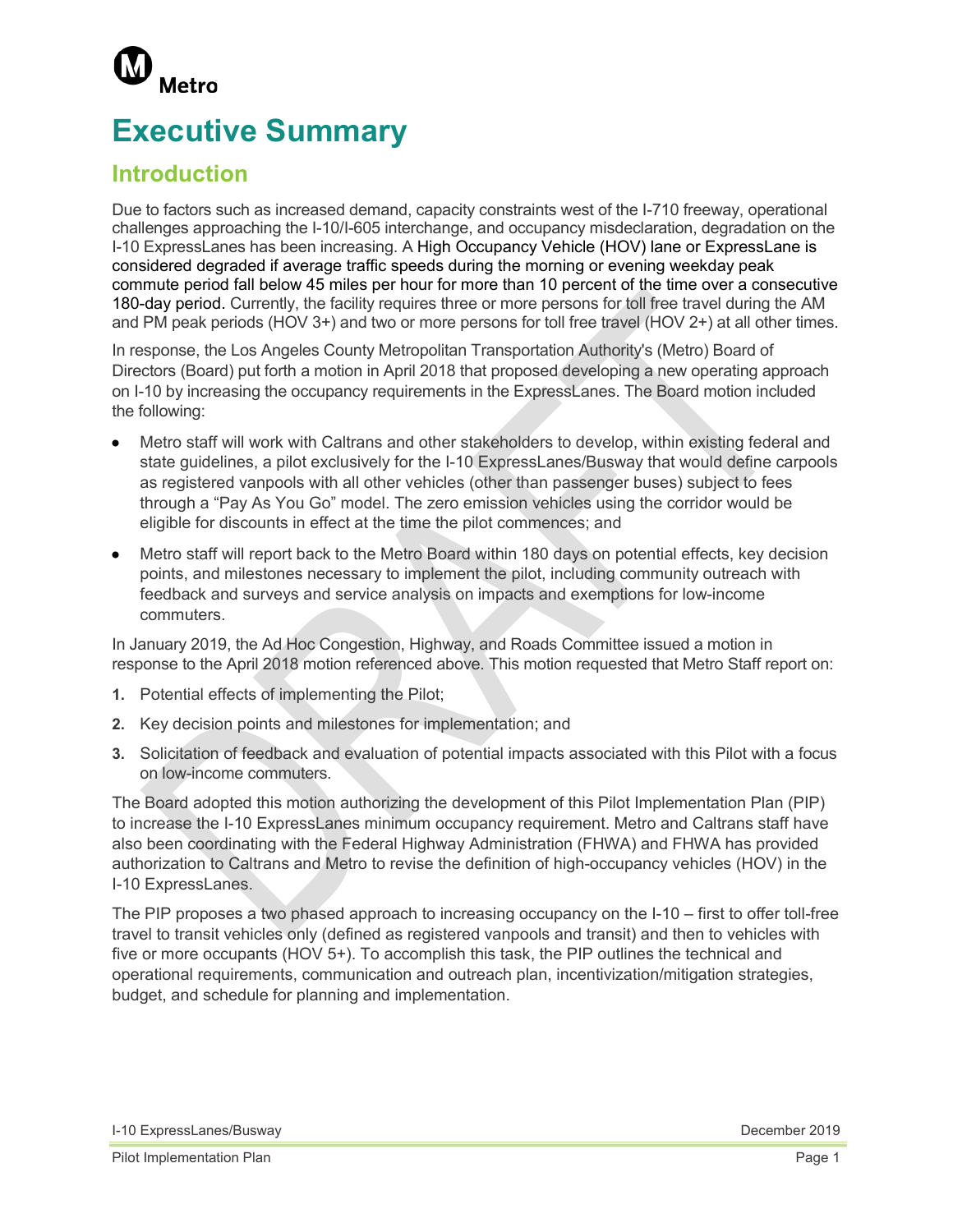

# **Project Area**

The project limits are identical to the existing Metro I-10 ExpressLanes between Alameda Street in the west and the I-605 freeway in the east.

# **I-10 ExpressLanes Project Area Map**



*Source: LA Metro ExpressLanes website [\(http://media.metro.net/projects\\_studies/expresslanes/images/ExpressLanes\\_Map\\_Toll\\_Entry.pdf\)](http://media.metro.net/projects_studies/expresslanes/images/ExpressLanes_Map_Toll_Entry.pdf)*

# **Methodology and Findings**

The PIP Development Process graphic below shows the sequence of activities that were used to develop the PIP. The activities were broken down into three phases – Research, Develop, and Implement. The Research phase focused on listening and gathering information to identify opportunities and potential concerns on the transit only and HOV5+ concepts and potential Pilot. The Develop phase includes preparation of mitigation/incentivization strategies, a comprehensive outreach/education plan, and operational considerations. The implement phase will take the plans prepared in the develop phase and put them into operation. All phases will require ongoing stakeholder collaboration/communication and program management coordination, progress reporting, and oversight. The following sections summarize the process, findings, and recommendations by phase and topic.



# **Peer Agencies Interviews**

Metro's research from speaking with peer toll agencies indicated that changing existing HOV occupancy policies is a challenging task when stricter policies are proposed. When comparing interview responses, numerous commonalities emerged as essential to a successful transition, including:

| December 2019 | I-10 ExpressLanes/Busway |
|---------------|--------------------------|
|               |                          |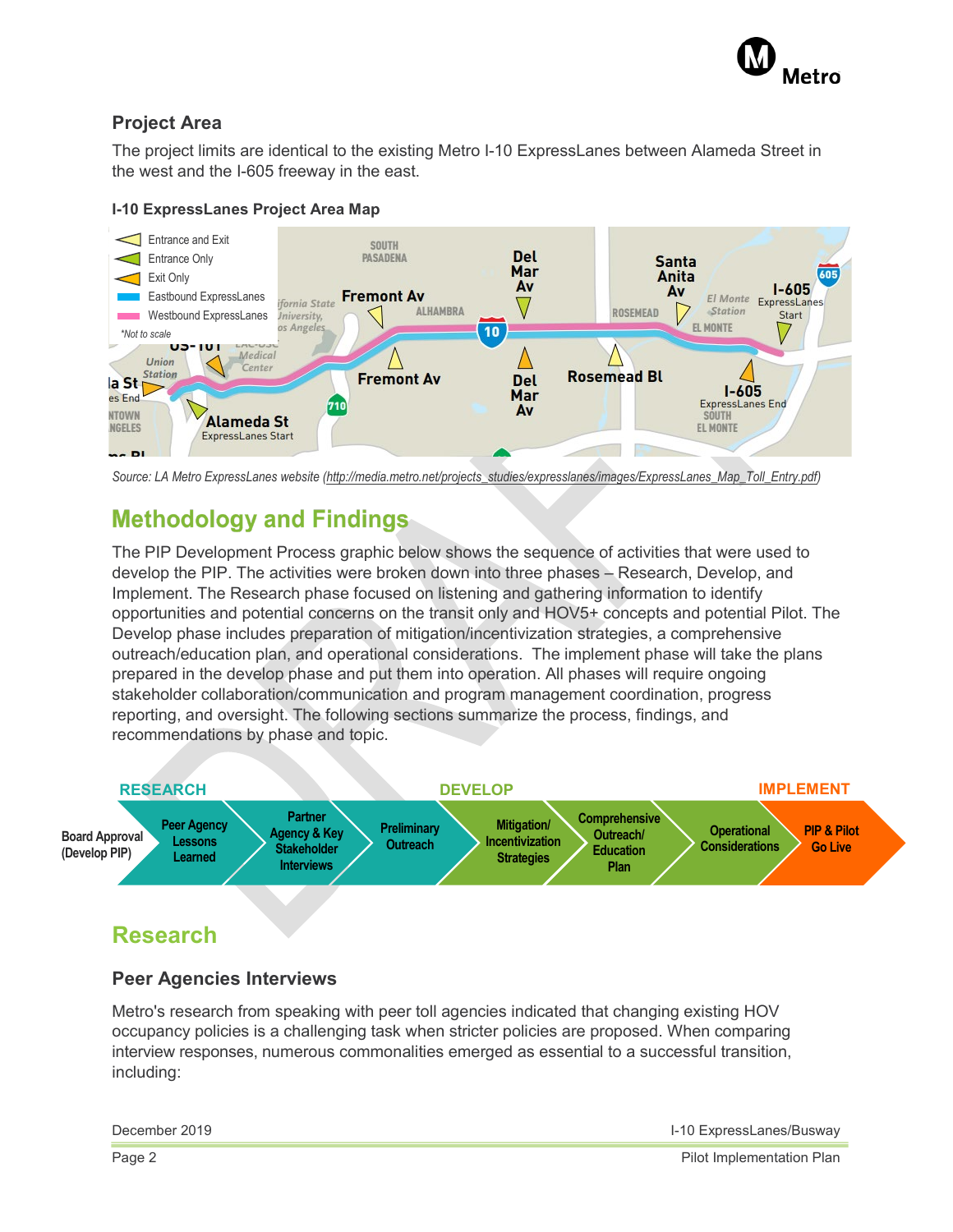

- Obtaining political support; it is key to successful implementation because elected officials and key communicators can help explain, answer questions, and communicate to the public which will help extend the reach of the outreach/marketing campaign.
- Conducting extensive public outreach; develop a robust public awareness/education campaign; and thoroughly educate the public on the new requirements prior to implementation.
- Implementing mitigation strategies to help make the transition to and implementation of new requirements as easy as possible, and offer incentives to ExpressLanes users to form vanpools/vehicle pools, increase transit usage, etc.
- Providing viable transit service options.

More from the interviews with peer agencies can be found in Section 4.

# **Partner Transit Agencies Interviews**

Each partner transit agency interviewed brought a unique perspective regarding how the potential HOV5+ occupancy requirement may affect their service and operations. More detail on the interviews can be found in Section 5. Increasing speeds and decreasing travel times and operating costs were important benefits. However, if the HOV5+ requirement reduces congestion in the ExpressLanes, buses may travel faster than the GP lanes which may entice people to ride transit rather than drive. If the Pilot is implemented, it may have financial ramifications due to agencies needing to purchase more buses and hire additional operators and staff, if there is a significant increase in transit ridership.

# **Key Stakeholders Interviews**

Most of the stakeholders from Caltrans and FHWA feel the ExpressLanes system is effective in reducing overall congestion and improving travel times on I-10. They acknowledged the ExpressLanes are more efficient than GP lanes, but they were concerned with the potential impacts to the GP lanes once this change in occupancy requirement goes into effect. They are concerned it will increase degradation and, in some cases, divert traffic onto local streets to avoid congestion on I-10. The ExpressLanes are susceptible to congestion due to enforcement challenges, especially during peak periods. Stakeholders suggested several potential mitigation strategies to address these concerns, which can be read in Section 5. Metro considered these suggestions and incorporated them into the PIP where feasible.

# **Preliminary Outreach**

To inform development of the PIP and the related outreach and education plan, preliminary outreach activities, including focus groups and electronic/field surveying, were conducted. A detailed description of preliminary outreach activities and findings is included in Section 6.

Focus groups were held with voluntary community participants who commute as solo drivers, vehicle/van pools, or use transit on the I-10 corridor. In addition, Metro conducted field and electronic surveys and received approximately 2,400 survey responses. Focus group and survey findings and recommendations included:

- Existing carpoolers are more likely to seek out a 5+ vehicle pool.
- Financial incentives are the most attractive.
- Simple, straightforward, and transparent communication about the Pilot is desired.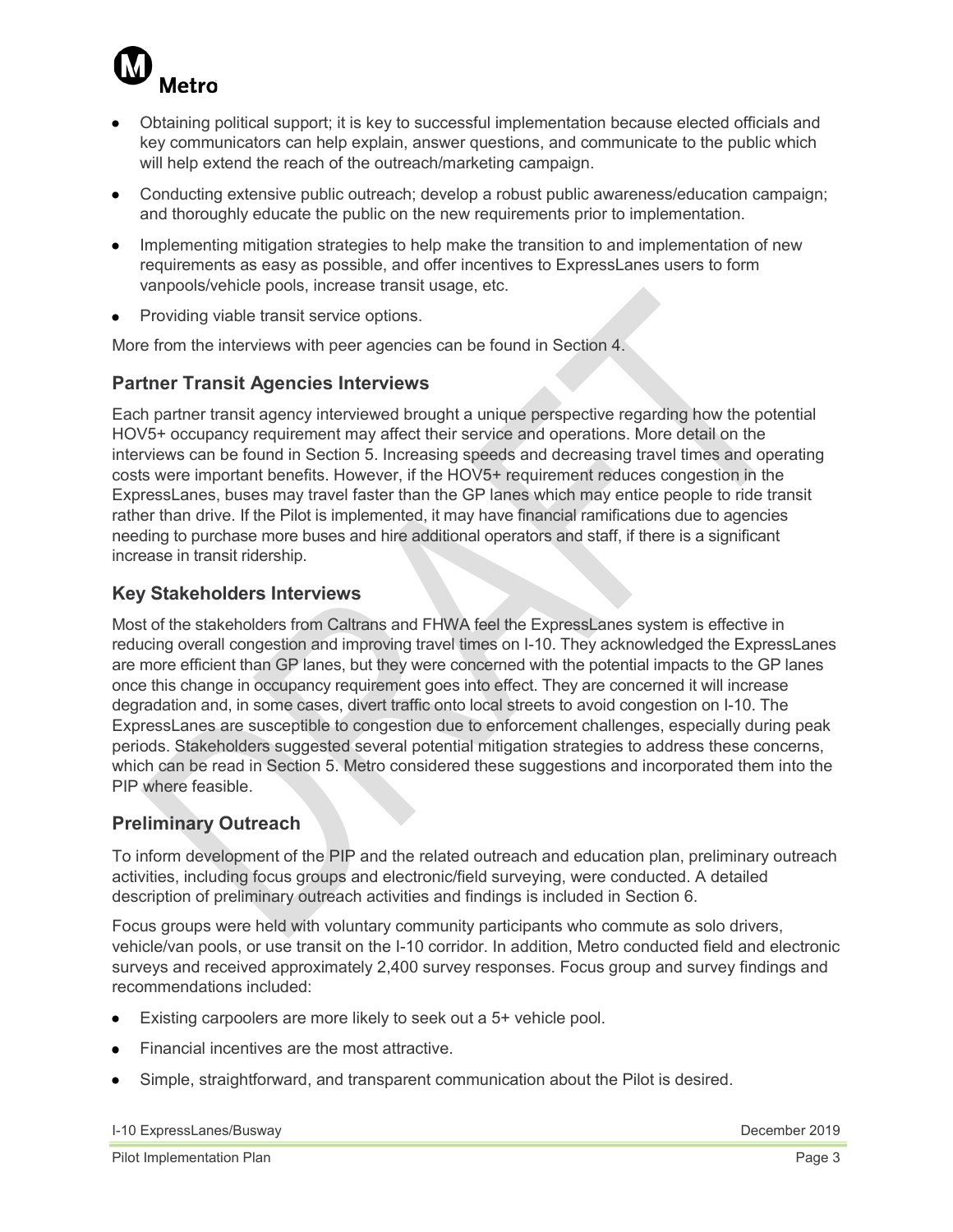

- Communication through radio and newspaper ads, billboards, highway messaging signs, email, text, direct mail, and public outreach materials and events is preferred.
- More effective ExpressLanes enforcement is needed.

Based on these findings, a Comprehensive Outreach and Education Plan (Section 8) was developed. It includes a strategic messaging campaign to help build awareness and consensus and to consistently message the need and benefit of transit only and HOV5+ prior to implementation.

# **Develop**

Based on what was learned in the investigation phase (RESEARCH), Metro considered several activities to include as components of the PIP during its development. These options were evaluated against the Pilot's goals and objectives while considering what would potentially be the most impactful and implemented in a short timeframe. That analysis resulted in the identification of specific activities that formed the PIP (DEVELOP). These are recommended for implementation as part of the PIP (IMPLEMENT).

# **Phased Approach**

Increasing occupancy requirements aligns with the original intent of the El Monte Busway, and it will help mitigate degraded conditions caused by overutilization of the existing ExpressLanes, particularly where capacity is more constrained (e.g., I-10 ExpressLanes single-lane segments).

The Metro Board's April 2018 motion was to implement a Pilot that increases toll-free occupancy requirements from HOV2+/HOV3+ to transit (buses and vanpools only) to preserve the ExpressLanes as a fast, reliable travel option. After the motion was approved, Metro prepared the *I-10 ExpressLanes/Busway Preliminary Assessment* (October 2018), which provided an alternative option of allowing HOV5+ vehicles to travel toll free. As a result, the PIP proposes a two phased approach to increasing occupancy as follows:

- **Phase 1:** Transit only (buses and registered vanpools) travels toll free in the ExpressLanes; all others pay the full toll. (add how you would register a vanpool)
- **Phase 2:** Addition of HOV5+ vehicles travel toll free in the ExpressLanes; introduction of an occupancy declaration/verification mobile application (app).

Under the Pilot, Metro would revise the current definition of the HOV policy of HOV3+ (three-ormore-person vehicle pool) during peak and HOV2+ (two-person vehicle pool) during off-peak periods to transit only (buses and registered vanpools) in Phase 1 and then add HOV5+ (five-person vehicle pool) in Phase 2 for toll-free travel in the ExpressLanes.

In Phase 2, HOV5+ vehicles wishing to take advantage of toll-free travel will need a valid FasTrak<sup>®</sup> account and transponder or sticker tag on a vehicle's windshield, and they would have to declare a vehicle occupancy of at least five people using a mobile application (app).

# **PIP Support Strategies**

The PIP also identifies potential mitigation and incentivization support strategies. Their purpose is to mitigate the Pilot's impacts on current HOV2+/3+ ExpressLanes users who will have to pay a toll under the Pilot and to encourage transit use and the formation of vanpools and 5+ vehicle pools. Certain existing Metro programs will also be featured as support strategies. The recommended mitigation and incentivization strategies are consistent with input received from focus groups and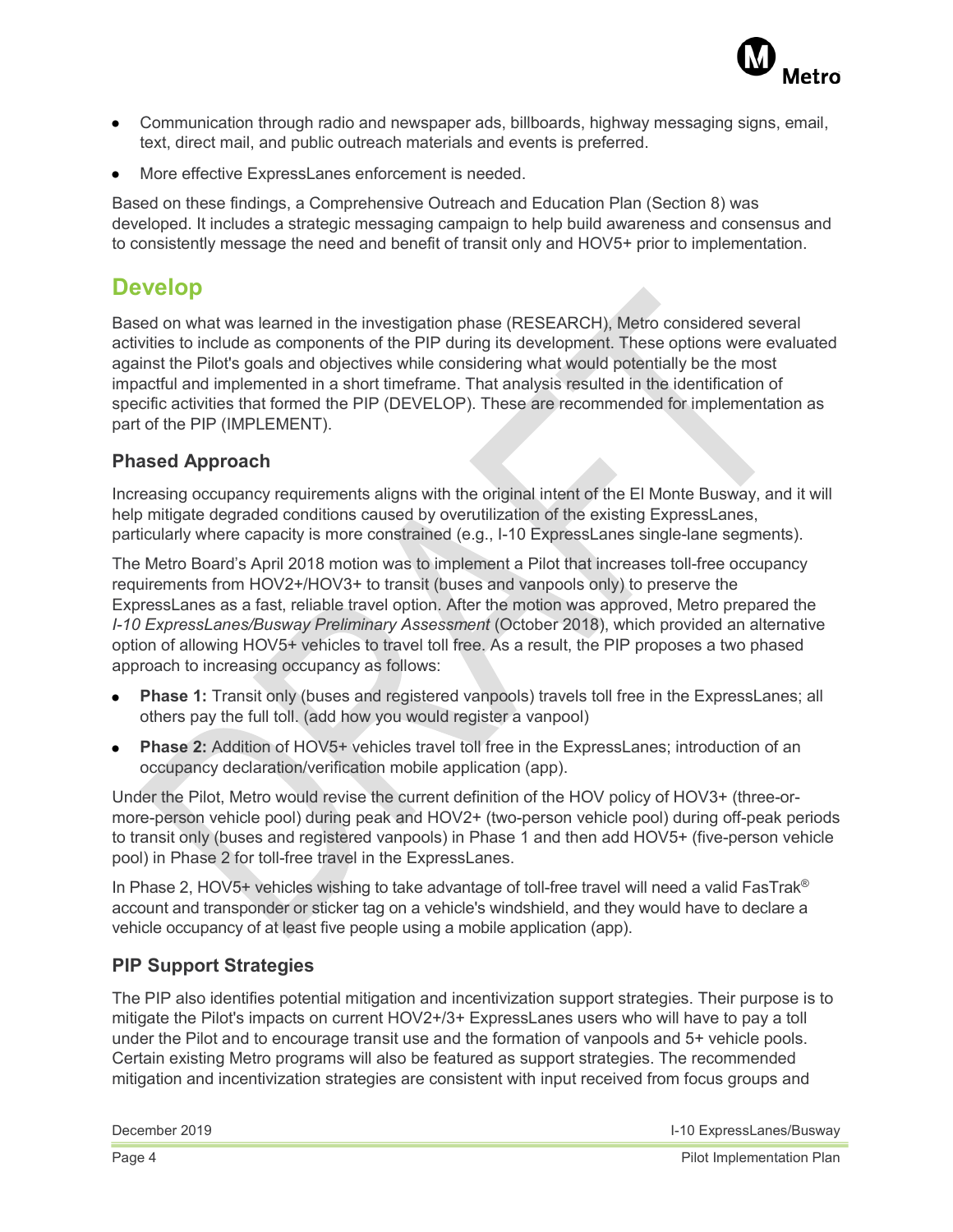

field/online surveys conducted as part of the preliminary outreach efforts which informed development of the PIP.

## **Mitigation Strategies**

The purpose of mitigation strategies is to offset the real or perceived impacts of changing the tollfree occupancy requirement from 2+/3+ to transit only and then HOV5+. The top mitigation strategies recommended for the Pilot include:

- Provide an introductory grace period of two months for 2+/3+ carpools (depending on peak period) where they can travel for free before the full implementation of each phase.
- Expand the existing 2+/3+ Carpool Loyalty Program.
- Expand the existing Transit Rewards Program.

#### **Incentivization Strategies**

Incentivization strategies are designed to encourage transit use and the formation and use of vanpools and 5+ vehicle pools beyond the financial incentive of toll-free travel. The top incentive strategies recommended for the Pilot are:

- Develop Vanpool and HOV5+ Vehicle Pool Loyalty Toll Credit Drawing Programs (similar to the current HOV2+/3+ program).
- Establish a Vehicle Pool Rewards program where the HOV5+ vehicle pool driver would receive a toll credit after 16 one-way trips during peak periods.

#### **Existing and Potential Programs**

The Pilot will benefit from the continuance of Metro's current Low-Income Assistance Plan and Guaranteed Ride Home Program. These programs will be continued, and ongoing outreach and education will be provided as part of the PIP. Metro will also continue current internal/external programs and relationships during the Pilot by collaborating with Metro Transit and other transit partners, 511, and third-party traffic information providers (e.g. Waze) or similar programs.

Additionally, an opportunity exists to further develop the concept of a Transit Re-Investment Program which would use excess toll revenues to enhance existing transit operations. This could encourage commuters to use transit over vehicles and increase passenger throughput, a goal of Metro's Congestion Reduction Program and this Pilot. As part of the Pilot's next steps, staff will collaborate with I-10 ExpressLanes transit operators (Metro and Foothill Transit) and continue to develop guidelines/criteria for participation in this potential program.

## **Disadvantaged Community and Equity Considerations**

In all PIP and Pilot activities, Metro will focus on reaching and meeting the needs of disadvantaged communities and addressing equity concerns and opportunities. For the PIP, this primarily includes outreach activities and the continuance of the Low-Income Assistance Plan. Should the Pilot be successful and become permanent or extended to other Metro ExpressLanes facilities, there may be opportunities to further enhance these programs based on lessons learned during the Pilot.

# **Comprehensive Outreach and Education Campaign and Support Strategies Implementation**

Section 8 discusses Metro's plan to implement a comprehensive public outreach/education campaign to support the Pilot. The program was developed based on input from focus groups,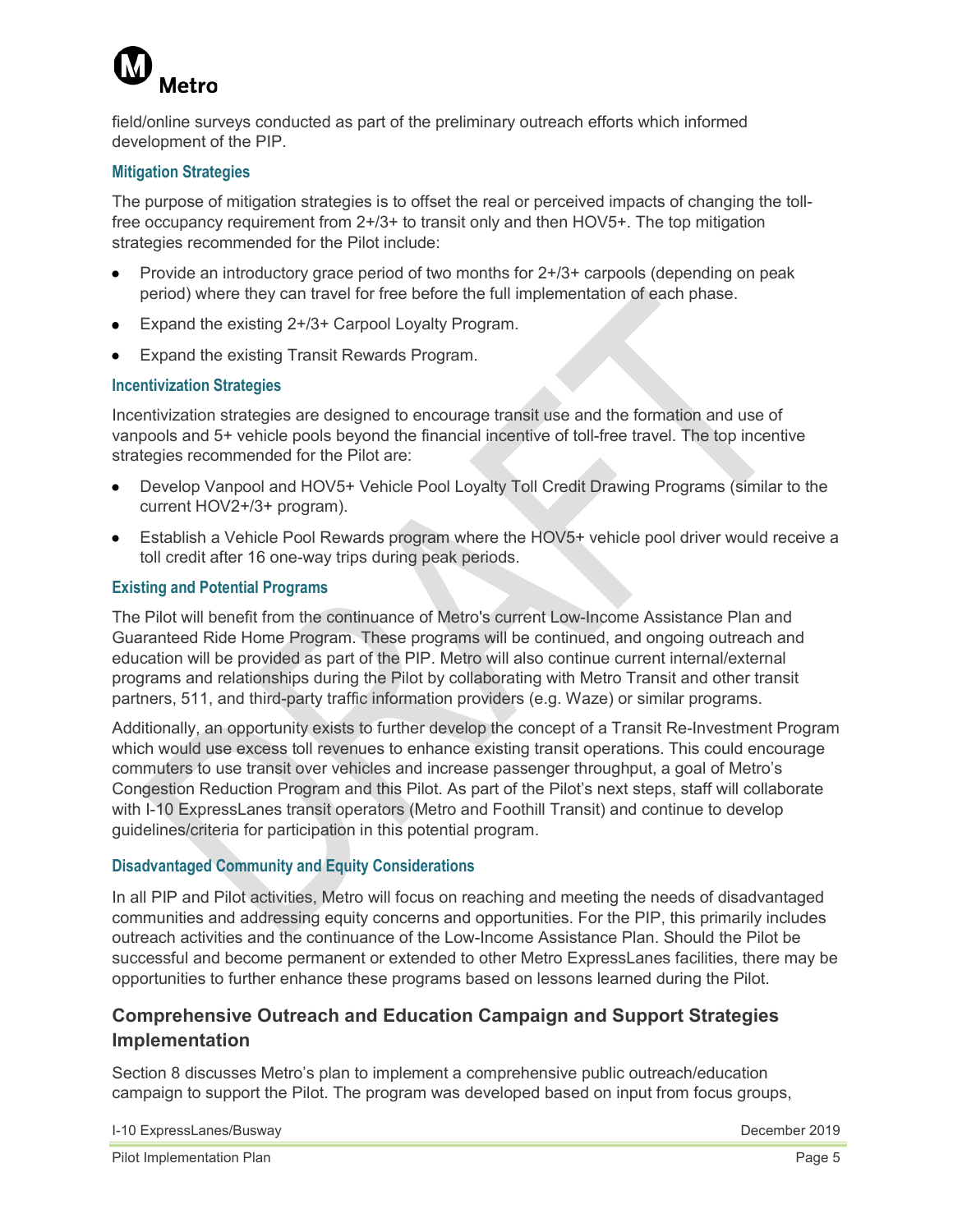

surveys, stakeholders, and peer agencies and in close coordination with the Metro Marketing and Community Relations teams. The program's purpose is to 1) ensure I-10 corridor travelers are informed about the Pilot and the changes that will come with each phase; 2) mitigate impacts from the Pilot on current ExpressLanes users; and 3) encourage transit use and the formation of vanpools and HOV5+ vehicle pools as an alternative to driving alone or in smaller carpools. It will focus efforts on historically underserved and low-income populations and ensure all the appropriate audiences are reached.

Comprehensive outreach/education activities include:

- Communicating directly with Metro ExpressLanes FasTrak® customers**.**
- Engaging existing partnerships with key stakeholder groups within the San Gabriel Valley, sharing information with new stakeholders, and distributing collateral materials online, in-person, and by mail.
- Participating in targeted community events and meetings with community leaders in known I-10 commute sheds, with a focus on low-income and disadvantaged communities.
- Advertising on radio, digital display boards, and local newspapers, and Metro-owned media, including onboard rail/transit/bus advertising, 511, Metro and partner websites, and Metro Source articles.
- Leveraging Facebook, Instagram, and Twitter, which will act as tools to monitor and respond to public reactions to the Pilot.
- Utilizing free mediums available (social, digital, and press release [PR], editorial board, etc.) to maximize the number of impressions<sup>[1](#page-14-0)</sup> and the budget.
- Conducting focus groups and electronic surveys to gather feedback.

Metro will also perform further education and outreach activities to support continuance of the Pilot or to revert to pre-Pilot operations depending on the Board's direction.

# **Operational Considerations**

There are several operational considerations to be addressed for successful implementation of the Pilot. The Implementation Roadmap includes the following activities:

- Implement required signage changes to reflect the change to buses/registered vanpools only and then HOV5+ for toll-free travel in the I-10 ExpressLanes (Section 9 and Appendix A).
- Develop pre- and post-Pilot data needs and establish a baseline data and collection plan to assess impacts from each phase (Section 10).
- Procure and implement the mobile app for occupancy declaration prior to beginning Phase 2 (Section 9.4).
- Assess and implement needed modifications to BOS and customer service center (CSC) technology to support the Pilot.
- Train CHP enforcement officers, ExpressLanes customer service representatives, and other Metro staff for the Pilot.

<span id="page-14-0"></span> $1$  Impressions are the number of times an advertisement is viewed/heard by the public.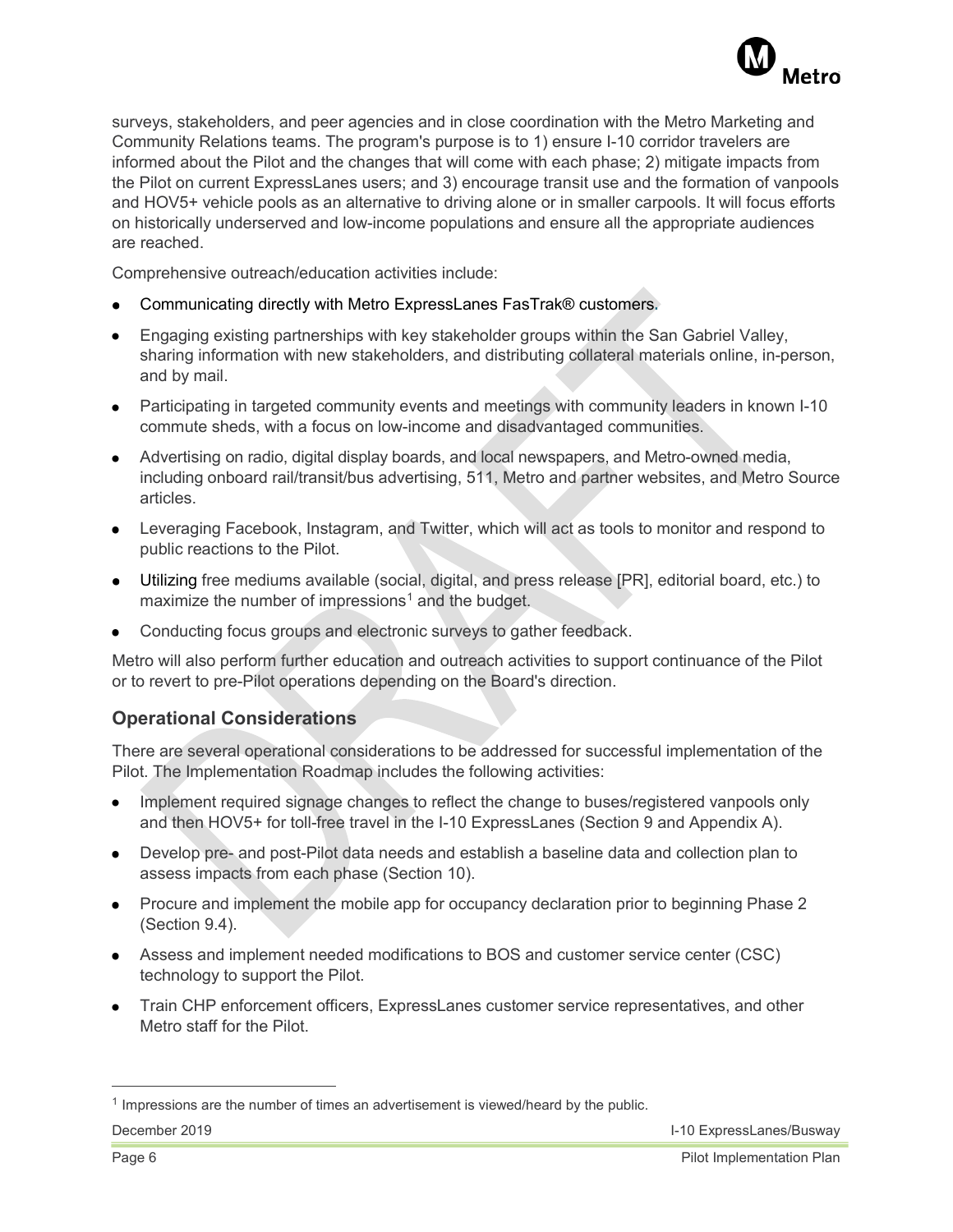

These activities will need to be completed before Go Live for Phases 1 and 2. Some of these activities are already underway. For example, Metro continues to meet with Caltrans and FHWA regarding signage changes and to identify data needs to evaluate the Phase 1 implementation. Also, preparations are underway for the mobile app procurement and to address potential customer service technology needs.

# **Implement**

# **Program/Project Management**

The PIP and the Pilot will be implemented and managed by Metro's Congestion Reduction Department. Program/ Project Management will be ongoing throughout the develop and implement phases. Specific program management tasks will include progress reporting, defining the decisionmaking structure, establishing a risk register/mitigation strategy (Appendix C), budget management, regularly reviewing the schedule and identifying critical path tasks, maintaining open issues lists, and conducting regular project team meetings.

# **Stakeholder Collaboration**

Beginning shortly after Board approval and leading up to and during the Pilot, Metro will continue ongoing stakeholder collaboration with peer transit agencies, Caltrans, FHWA, CHP, and other stakeholders that provided input for the PIP, including KPIs to measure Pilot success. Collaboration activities will include meetings with stakeholders to review the PIP, establishing regular meetings leading up to and during the Pilot to share information, evaluating how the Pilot is progressing, and making course corrections as needed. PIP and Pilot Budget

As indicated below, the budget for the Pilot is expected to be around \$7.9 million. A description of the cost estimate methodology is provided in Section 11.

| <b>TASK</b>                                                               | <b>COST</b> |
|---------------------------------------------------------------------------|-------------|
| Outreach/Education/Marketing                                              | \$1,895,215 |
| Mitigations/Incentives                                                    | \$2,450,910 |
| Operational Elements (i.e., design, signage changes, CSC/BOS, mobile app) | \$2,109,575 |
| Before/After Data Collection and Management                               | \$1,244,300 |
| <b>TOTAL</b>                                                              | \$7,700,000 |

# **PIP Implementation Schedule**

The PIP implementation schedule includes activities that need to be completed prior to Go Live, as well as activities that will be ongoing during the Pilot's phases and potentially occur post-Pilot. Metro anticipates that it will take approximately eight months to complete all the pre-Go Live activities for Phase 1. Metro anticipates a 14-month operational period for each phase that includes a two-month "grace period" to mitigate potential confusion by customers. The decision to implement Phase 2 will be dependent on the performance evaluation data from Phase 1 as well as the readiness of the mobile app. A high-level PIP implementation schedule is in Section 3 (Figure 11).

Proposed PIP activities are described in Sections 7 (Pilot Implementation Plan Support Strategies), 8 (Comprehensive Outreach and Education Plan), 9 (Operational Considerations, and 10 (Data Collection and Analysis Plan) of this document, and they are further expanded upon in the Implementation Roadmap and Master Schedule in Appendix B.

| I-10 ExpressLanes/Busway |  |
|--------------------------|--|
|                          |  |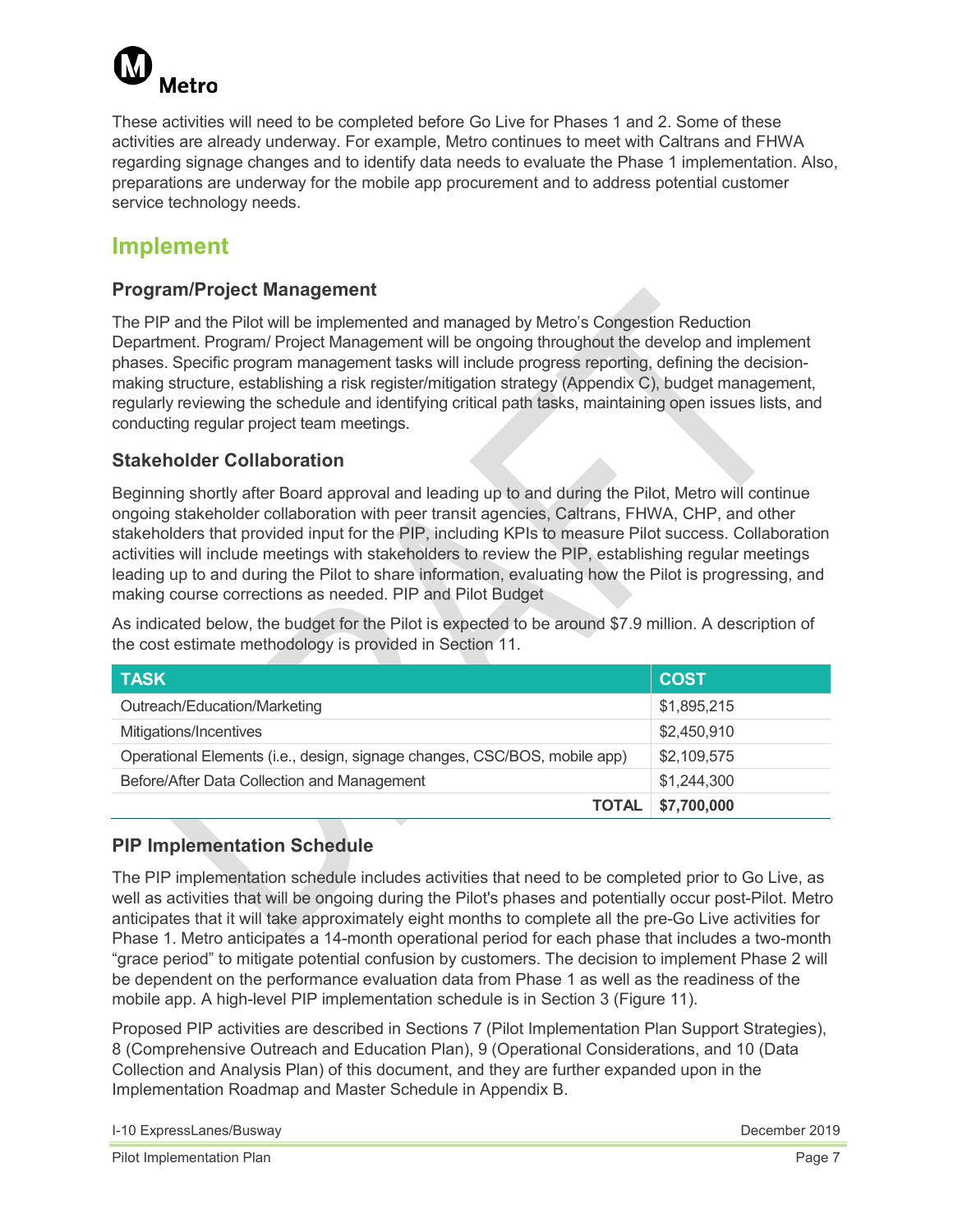

# **Next Steps**

Metro is prepared to implement the PIP and will begin preparing for Phase 1 upon Board approval. The estimated Timeline of Pilot Implementation Activities is provided below:

# **Timeline of Pilot Activities**



December 2019 **I-10 ExpressLanes/Busway**